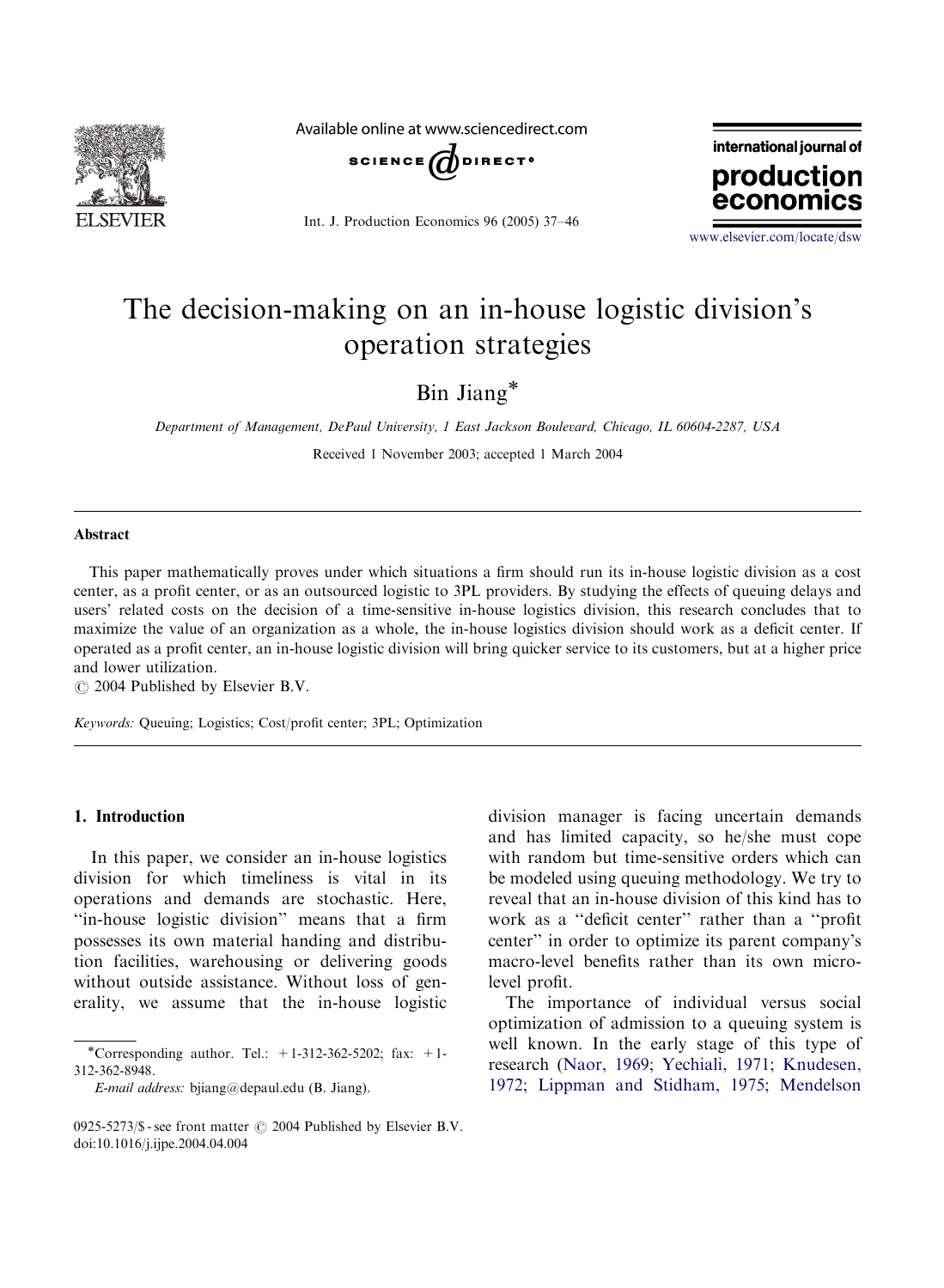[and Yechiali, 1981\)](#page--1-0), modes were restricted to the case of a fixed-capacity queuing system and study the optimal balking policies as a function of the number of customers in the queue were studied. They have shown that the use of queue size as a rationing device cannot lead to an optimal allocation of resources unless prices are simultaneously imposed. The pricing and long-run capacity (flexible-capacity) decisions of a service facility have been studied by [Mendelson \(1985\).](#page--1-0) Since then, papers have built on this framework by studying multiclass queue and incentive-compatible priority pricing ([Dewan and Mendelson, 1990](#page--1-0); [Mendelson and Whang, 1990](#page--1-0); [Stidham, 1992](#page--1-0); [Hassin, 1998;](#page--1-0) Ha, 1998; [Cachon and Harker,](#page--1-0) [2002](#page--1-0)). It is not as clear, however, what the implications of these effects on the management and control of in-house logistics divisions are, thus there is a gap between the technical level and the management level. This gap limits the ability of an in-house logistics manager to make sound resource allocation and capacity decisions, and hampers his ability to justify investments for the purpose of improving response time, increasing order fill rate, or reducing costs to high-level management. As third-party-logistics (3PL) is emerging as a selectable strategy, a firm should decide which kinds of logistic services are suitable for outsourcing, and which ones should be kept in-house. So far, however, we rarely find rigorous mathematical proofs to support such logistics decision-making.

In the next section, we will set up a queuing delay-related framework for our analysis and introduce the marginal cost equation. In Section 3, we will analyze an in-house logistics division which works under Strategy I: maximizing the netvalue of its organization as a whole. Our results show that this strategy unavoidably brings loss to the in-house logistics division. In Section 4, we will analyze Strategy II for an in-house logistics division: maximizing its own profits. From a mathematical standpoint, the mechanism of this strategy is identical with the 3PL's mechanism, because both of them pursue the maximization of their own profits. We will find that under this strategy, the division will charge its users more but produce less. We will conclude our research in Section 5.

### 2. Framework for analysis

Now we can formulate the model that will be utilized in our analysis. We describe the feature of time-sensitive and capacity-limited features of an in-house logistics division by the following elements:

- 1.  $\lambda$ : We assume that the times between successiveorder arrivals are independent and identically distributed (i.i.d.) random variables with finite mean  $1/\lambda$ . The order may be an internal order in the firm (e.g. a plant requires the in-house logistic division to deliver necessary parts from a warehouse), or an external order out of the firm (e.g. a customer needs the firm to deliver final products).
- 2.  $\mu$ : We also assume that orders are served according to the first come first served (FCFS) queue discipline. Service times are assumed to be i.i.d. variables.  $\mu$  is a scale parameter representing the service rate, or the processing capacity of an in-house logistics division. To ensure that the queuing system has a stationary equilibrium, we require throughout that  $\lambda < \mu$ .
- 3.  $V(\lambda)$ : An in-house logistics division adds value to its organization by filling orders. The expected value of logistics to the whole organization per unit of time is specified by a value function  $V(\lambda)$ , which aggregates the values of logistics corresponding to the arrival rate  $\lambda$ . If the in-house logistic division receives two orders,  $\lambda_1$  and  $\lambda_2$ , from two plants,  $P_1$  and  $P_2$ , then there will be two potential delivery plans: delivering  $\lambda_1$  and  $\lambda_2$  separately to  $P_1$  and  $P_2$ , or combining  $\lambda_1$  and  $\lambda_2$  in a single freight. In the first plan, the value for the firm can be expressed in a linear form:  $V(\lambda) = V(\lambda_1) + V(\lambda_2)$ . In the second plan, however, the whole value should not be simply described in such a linear form. A single freight's costs absolutely differ with two separated freights' costs. In reality, an in-house logistic division faces  $\lambda_1, \lambda_2, \ldots, \lambda_n$  orders,  $P_1, P_2, \ldots, P_m$  internal destinations, and  $C_1, C_2, \ldots, C_q$  external destinations. Therefore, the in-house logistic division usually makes order-combined deliveries in reality. To reflect this fact, we have to describe the value